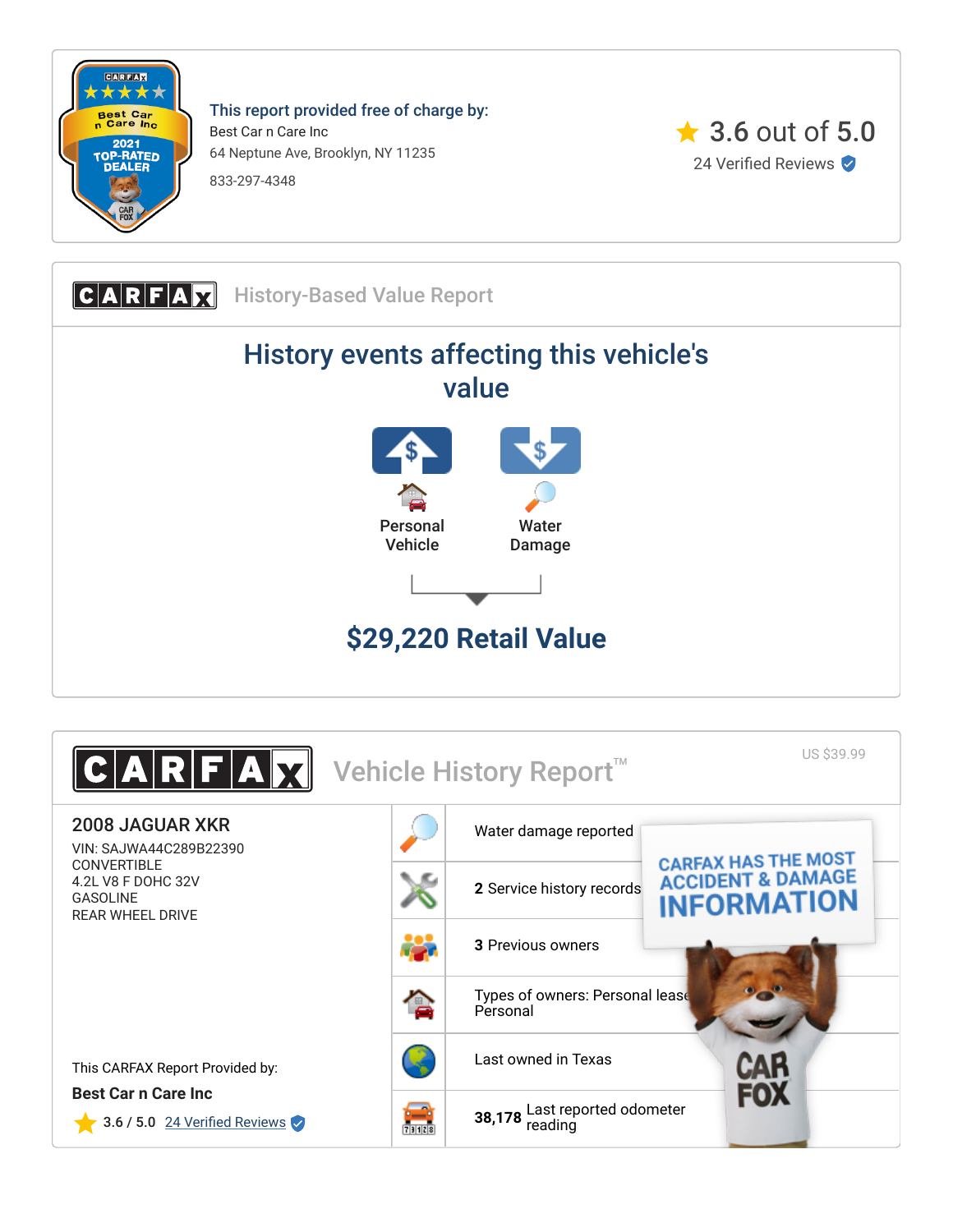This CARFAX Vehicle History Report is based only on [information](http://www.carfax.com/company/vhr-data-sources) supplied to CARFAX and available as of 5/2/22 at 7:23:55 PM (CDT). Other information about this vehicle, including problems, may not have been reported to CARFAX. Use this report as one important tool, along with a vehicle inspection and test drive, to make a better decision about your next used car.

<span id="page-1-2"></span>

| <b>Ownership History</b><br> C A R F A Y <br>The number of owners is estimated | Owner 1        | Owner 2<br>×. | Owner 3  |
|--------------------------------------------------------------------------------|----------------|---------------|----------|
| Year purchased                                                                 | 2008           | 2010          | 2022     |
| Type of owner                                                                  | Personal lease | Personal      | Personal |
| Estimated length of ownership                                                  | 2 yrs. 11 mo.  | 9 yrs. 4 mo.  | 1 month  |
| Owned in the following states/provinces                                        | California     | California    | Texas    |
| Estimated miles driven per year                                                |                | ---           | ---      |
| Last reported odometer reading                                                 | 68             | 37,277        | 38,178   |

| $ C A R F A \chi$<br><b>Title History</b><br>CARFAX quarantees the information in this section | Owner 1           | $\sim$ Owner 2    | Owner 3           |  |
|------------------------------------------------------------------------------------------------|-------------------|-------------------|-------------------|--|
| Salvage   Junk   Rebuilt   Fire   Flood   Hail   Lemon                                         | <b>Guaranteed</b> | <b>Guaranteed</b> | <b>Guaranteed</b> |  |
|                                                                                                | No Problem        | No Problem        | No Problem        |  |
| Not Actual Mileage   Exceeds Mechanical Limits                                                 | <b>Guaranteed</b> | <b>Guaranteed</b> | <b>Guaranteed</b> |  |
|                                                                                                | No Problem        | No Problem        | No Problem        |  |



**GUARANTEED** - None of these major title problems were reported by a state Department of Motor Vehicles (DMV). If you find that any of these title problems were reported by a DMV and not included in this report, CARFAX will buy this vehicle back. [Register](https://www.carfax.com/Service/bbg) | [View Terms](http://www.carfaxonline.com/legal/bbgTerms) | [View Certificate](https://www.carfaxonline.com/vhrs/SAJWA44C289B22390)

<span id="page-1-0"></span>

| <b>Additional History</b><br>C A R F A<br>Not all accidents / issues are reported to CARFAX                                | Owner 1                               | $\sim$ Owner 2                                     | $\blacksquare$ Owner 3                              |
|----------------------------------------------------------------------------------------------------------------------------|---------------------------------------|----------------------------------------------------|-----------------------------------------------------|
| <b>Total Loss</b><br>No total loss reported to CARFAX.                                                                     | No Issues<br>Reported                 | No Issues<br>Reported                              | No Issues<br>Reported                               |
| <b>Structural Damage</b><br>CARFAX recommends that you have this vehicle<br>inspected by a collision repair specialist.    | No Issues<br>Reported                 | No Issues<br>$\overline{\mathbf{v}}$<br>Reported   | No Issues<br>Reported                               |
| <b>Airbag Deployment</b><br>No airbag deployment reported to CARFAX.                                                       | No Issues<br>$\checkmark$<br>Reported | No Issues<br>$\overline{\mathcal{L}}$<br>Reported  | No Issues<br>$\boldsymbol{\mathcal{S}}$<br>Reported |
| <b>Odometer Check</b><br>No indication of an odometer rollback.                                                            | No Issues<br>Indicated                | No Issues<br>$\overline{\mathcal{L}}$<br>Indicated | No Issues<br>$\blacklozenge$<br>Indicated           |
| Accident / Damage<br>Water damage reported: 05/16/2020.                                                                    | No Issues<br>Reported                 | <b>Damage Reported</b>                             | No New Issues Reported                              |
| Manufacturer Recall<br>No open recalls reported to CARFAX. Check with an<br>authorized Jaguar dealer for any open recalls. | No Recalls<br>✔<br>Reported           | No Recalls<br>Reported                             | No Recalls<br>Reported                              |
| <b>Basic Warranty</b><br>Original warranty estimated to have expired.                                                      | <b>Warranty Expired</b>               | <b>Warranty Expired</b>                            | <b>Warranty Expired</b>                             |

<span id="page-1-1"></span>

|      |                            | <b>CARFAX</b> Detailed History |                 |                        |
|------|----------------------------|--------------------------------|-----------------|------------------------|
|      | Owner 1<br>Purchased: 2008 |                                |                 | Personal Lease Vehicle |
| Date | Mileage                    | Source                         | <b>Comments</b> |                        |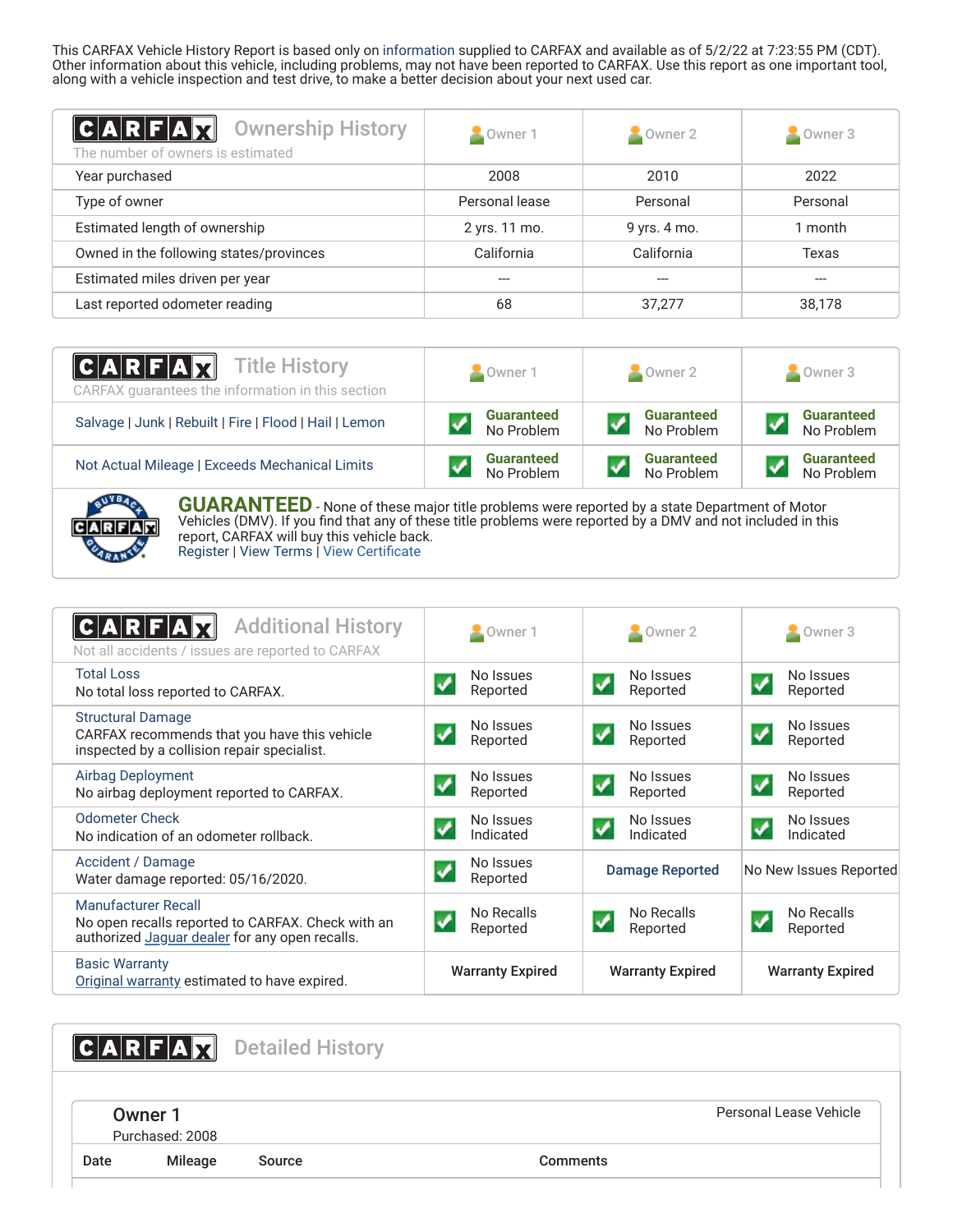| 08/01/2007 |    | <b>NICB</b>                                                                                                  | Vehicle manufactured and shipped to California                                                                                   |
|------------|----|--------------------------------------------------------------------------------------------------------------|----------------------------------------------------------------------------------------------------------------------------------|
| 09/24/2007 |    | US Customs                                                                                                   | Vehicle exported from<br>- United Kingdom and imported to<br>- Port Hueneme, CA                                                  |
| 10/11/2007 |    | Alvarez Lincoln Jaguar<br>Riverside, CA<br>951-687-1212<br>alvarezlm.com<br>4.6 / 5.0<br>24 Verified Reviews | C Vehicle serviced<br>$\sqrt{\phantom{a}}$ - Pre-delivery inspection completed<br>- Vehicle washed/detailed                      |
| 01/05/2008 | 68 | California<br>Motor Vehicle Dept.<br>Los Angeles, CA                                                         | Odometer reading reported<br>- Titled or registered as personal lease vehicle                                                    |
| 01/29/2008 |    | California<br>Motor Vehicle Dept.<br>Los Angeles, CA                                                         | Title issued or updated<br>- First owner reported<br>- Titled or registered as personal lease vehicle<br>- Loan or lien reported |

<span id="page-2-0"></span>

| Owner 2    | Purchased: 2010 |                                                                            | Personal Vehicle                                                                            |
|------------|-----------------|----------------------------------------------------------------------------|---------------------------------------------------------------------------------------------|
| Date       | <b>Mileage</b>  | Source                                                                     | <b>Comments</b>                                                                             |
| 12/19/2010 | 36,000          | California<br>Motor Vehicle Dept.<br>Highland, CA                          | Odometer reading reported                                                                   |
| 02/10/2011 |                 | California<br>Motor Vehicle Dept.<br>Highland, CA                          | Title issued or updated<br>- New owner reported                                             |
| 04/19/2012 |                 | California<br>Motor Vehicle Dept.<br>San Bernardino, CA                    | Registration updated when owner moved the vehicle<br>to a new location                      |
| 10/14/2019 |                 | California<br>Motor Vehicle Dept.<br>Victorville, CA                       | Title issued or updated<br>- Dealer took title of this vehicle while it was in<br>inventory |
| 05/16/2020 |                 | Damage Report                                                              | Water damage reported                                                                       |
| 04/30/2021 | 37,277          | Das Motorwerks<br>Pantego, TX<br>817-542-0190<br>https://dasmotorwerks.com | C Vehicle serviced<br>- Blower motor resistor replaced<br>- Blower motor replaced/repaired  |

| Owner <sub>3</sub> | Purchased: 2022 |                                                                           | Personal Vehicle                                                                                                        |
|--------------------|-----------------|---------------------------------------------------------------------------|-------------------------------------------------------------------------------------------------------------------------|
| Date               | Mileage         | Source                                                                    | <b>Comments</b>                                                                                                         |
| 02/17/2022         |                 | Texas<br>Motor Vehicle Dept.<br>Arlington, TX<br>Title #22042944599121630 | Title issued or updated<br>- New owner reported<br>- Vehicle color noted as Gray                                        |
| 04/04/2022         | 38,178          | <b>Auto Auction</b><br><b>CA.</b><br>FO)                                  | Listed as a dealer vehicle<br>- Vehicle sold<br>Millions of used vehicles are bought and<br>sold at auction every year. |